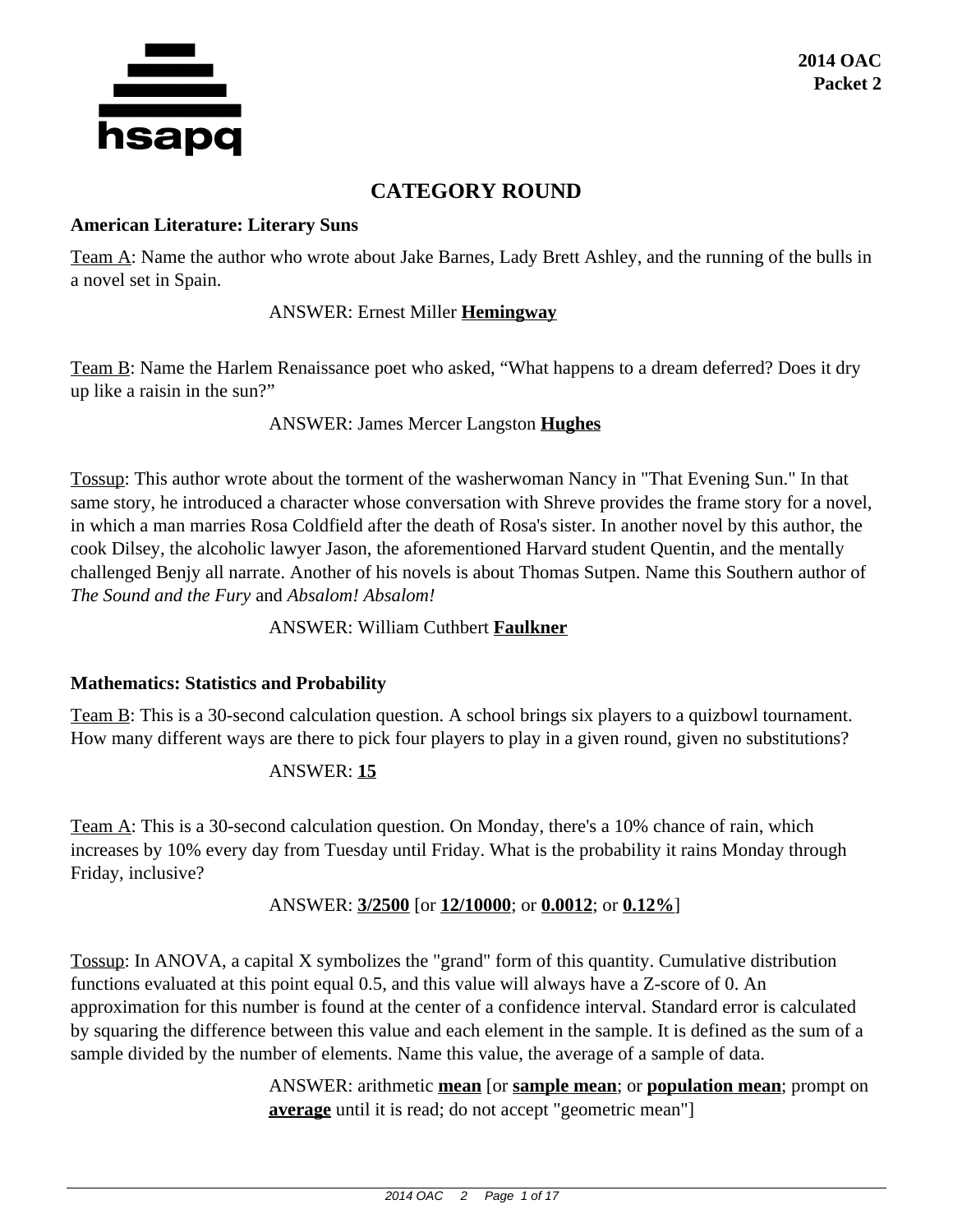## **World History: Italian Areas**

Team A: Which island in the Mediterranean was the birthplace of Napoleon Bonaparte?

## ANSWER: **Corsica**

Team B: Before being annexed by France, Corsica was owned by what city that was the home of Andrea Doria and Christopher Columbus?

## ANSWER: Republic of **Genoa**

Tossup: Pompey's son Sextus Pompeius led a revolt on this island. The First Punic War began when the Mamertines (MAH-mur-teenz) occupied its city of Messana. A city on this island was led by the tyrants Dionysius I and Hiero (HEER-oh) II, who commissioned Archimedes to design a claw and a heat ray for its defense. It was the origin and power base of the Mafia. Name this island which includes the city of Syracuse and which is separated from Italy by only two miles.

## ANSWER: **Sicily** [or **Sicilia**]

## **Fine Arts: Musical Instruments**

Team B: Name the instrument that has 46 or 47 strings in between its neck and resonator, and might also have an outer column.

## ANSWER: **harp**

Team A: Name the string instrument played by Yo-Yo Ma.

## ANSWER: violon**cello**

Tossup: Prominent performers of this instrument include Alex Klein and Heinz Hollinger. Mozart's D major flute concerto was reworked from a C major concerto for this instrument, which introduces the Swan theme from *Swan Lake.* The cor anglais is a member of this instrument's family. The concert A played by this instrument is used to tune the rest of the orchestra. The Duck in *Peter and the Wolf* is represented by this instrument. Name this double reed woodwind instrument.

ANSWER: **oboe**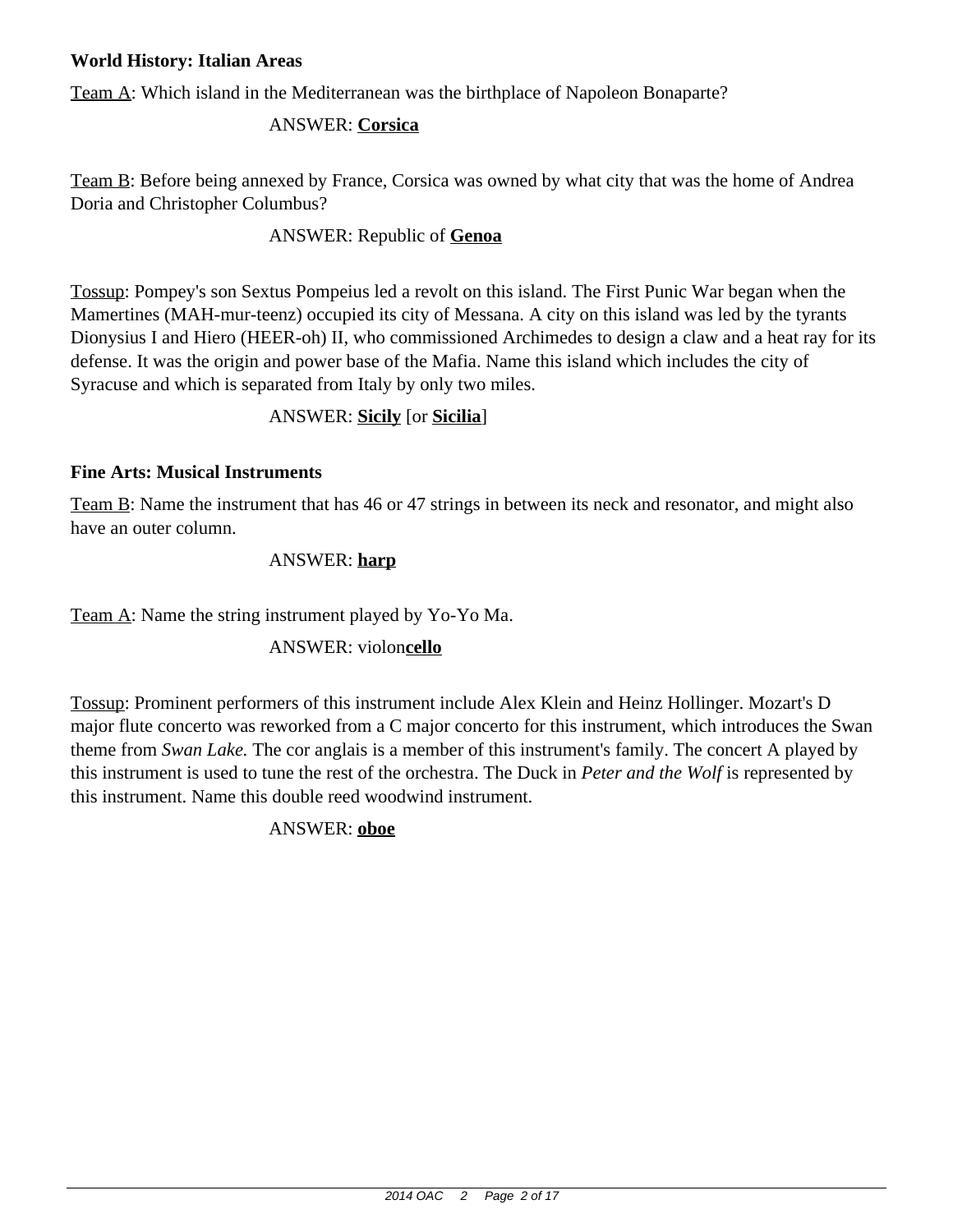## **Life Sciences: Biological Processes**

Team A: An organism regulates variables like internal body temperature and pH in what ongoing process?

## ANSWER: **homeostasis**

Team B: Some insects can lose their entire exoskeleton in what process, also known as ecdysis?

## ANSWER: **molt**ing [or **slough**ing; or **shed**ding]

Tossup: Many angiosperms arose as a result of a polyploidy-based type of this process. Niles Eldredge and Stephen Jay Gould proposed that this process happens over brief time periods in punctuated equilibrium. The most common form of this process occurs when a group of organisms becomes geographically isolated and undergoes genetic divergence compared to a parent population; that is its allopatric type. Identify this term for the process by which new species arise.

> ANSWER: **speciation** [or obvious equivalents, such as the creation of **new species**, until "new species arise" is read; prompt on **anagenesis**; prompt on **cladogenesis**; prompton **genetic drift**; prompt on **natural selection**; prompt on **evolution**]

## **World Literature: Literary Objects**

Team B: *The Pot of Gold* is a play by what chief Roman dramatist of *Miles Gloriosus?*

ANSWER: Titus Maccius **Plautus**

Team A: What author wrote a lengthy series of novels after biting into a tea-soaked madeleine cookie caused a flood of childhood memories?

## ANSWER: Marcel **Proust**

Tossup: In this novel, tables and chairs made by peasants are intentionally purchased to furnish Bald Hill to make a political statement. This novel asserts that "a king is history's slave" in a chapter outlining the author's theory of history. This novel's protagonist leaves his wife Helene and wins a duel against Dolokhov. In this book, Prince Andrei survives the Battle of Austerlitz. At this novel's conclusion, Pierre decides against assassinating Napoleon and winds up marrying Natasha Rostov. Name this giant novel written by Leo Tolstoy.

ANSWER: *War and Peace* [or *Voyna i Mir*]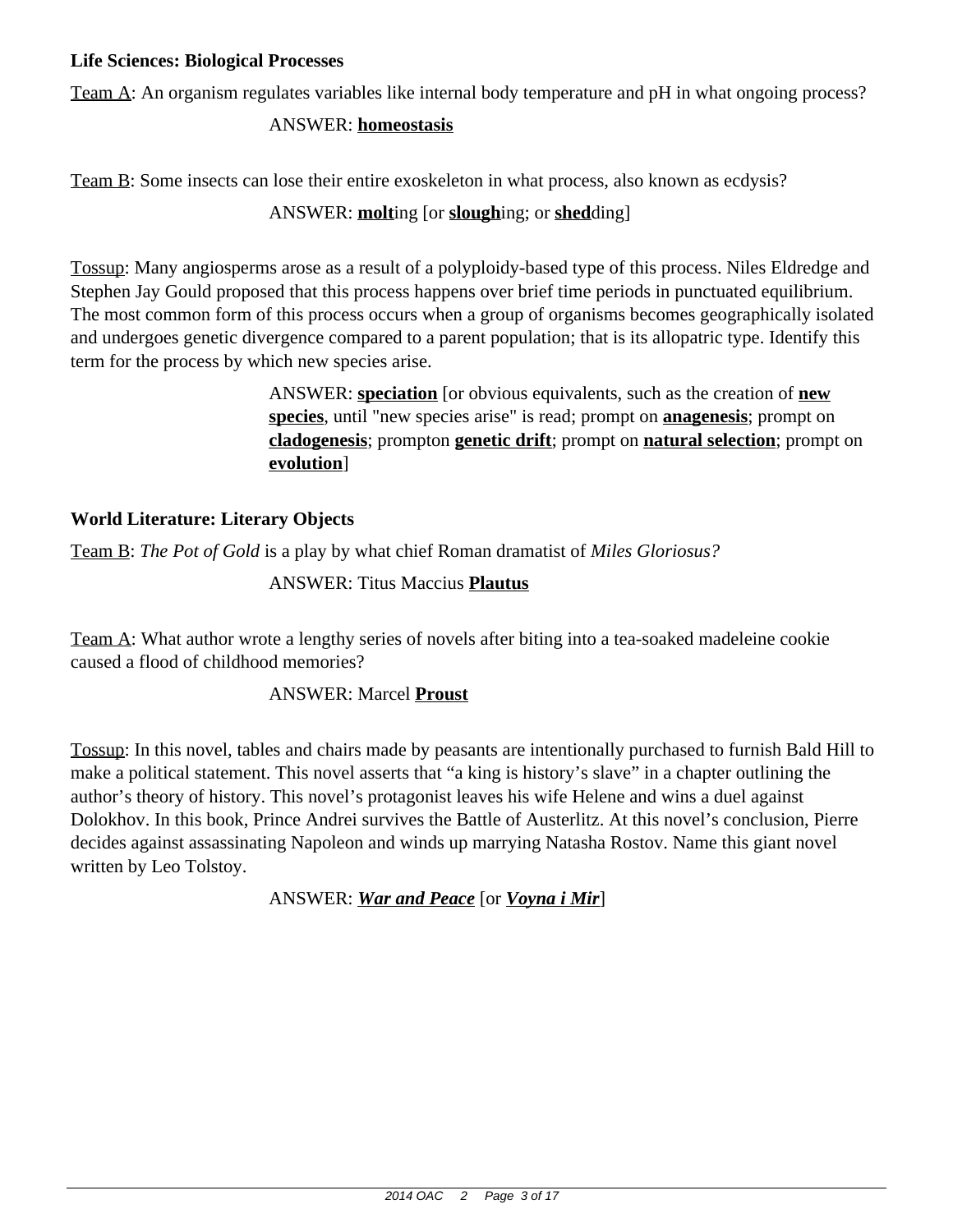## **US Government/Economics: Hills**

Team A: What American city on the west coast contains the wealthy Nob Hill district and was recently led by Mayor Gavin Newsom?

## ANSWER: **San Francisco**

Team B: The world's tallest hill, Cavanal Hill, is in what state, who features as Senator the staunch conservative Tom Coburn?

### ANSWER: **Oklahoma**

Tossup: A perpetrator of this event, which targeted people who had just come from Heartbreak Hill, may have murdered Brendan Mess and two others in Waltham on September 11, 2011. The missing Brown University student Sunil Tripathi was wrongly implicated in early reports on it. A perpetrator of this event was arrested after he hid in a boat in Watertown. *Rolling Stone* was criticized for printing a glamorous photo of that man, Dzhokhar (JOH-kar) Tsarnaev (ZAR-nev). Name this terrorist attack on an April 15, 2013 sporting event.

## ANSWER: **Boston** Marathon **bombing**

## **Physical Sciences: Earth's Surface**

Team B: What physical features are created through the process of orogeny?

## ANSWER: **mountain**s

Team A: What features of the ocean floor occur at convergent plate boundaries where oceanic crust is subducted?

#### ANSWER: oceanic **trench**

Tossup: The portion of these bodies where the rate of deposition is greater than ablation is the accumulation zone. Erosion due to these bodies is divided into abrasion and plucking. The action of these bodies turns stream-formed V-shaped valleys into U-shaped valleys. A characteristic deposit of these objects is a mixture of boulders and clay, also called till, which is deposited in moraines. When these things calve (KAHV), they form icebergs. Name these dense accumulations of ice that flow like very, very slow rivers.

## ANSWER: **glacier**s [or **ice sheet**s]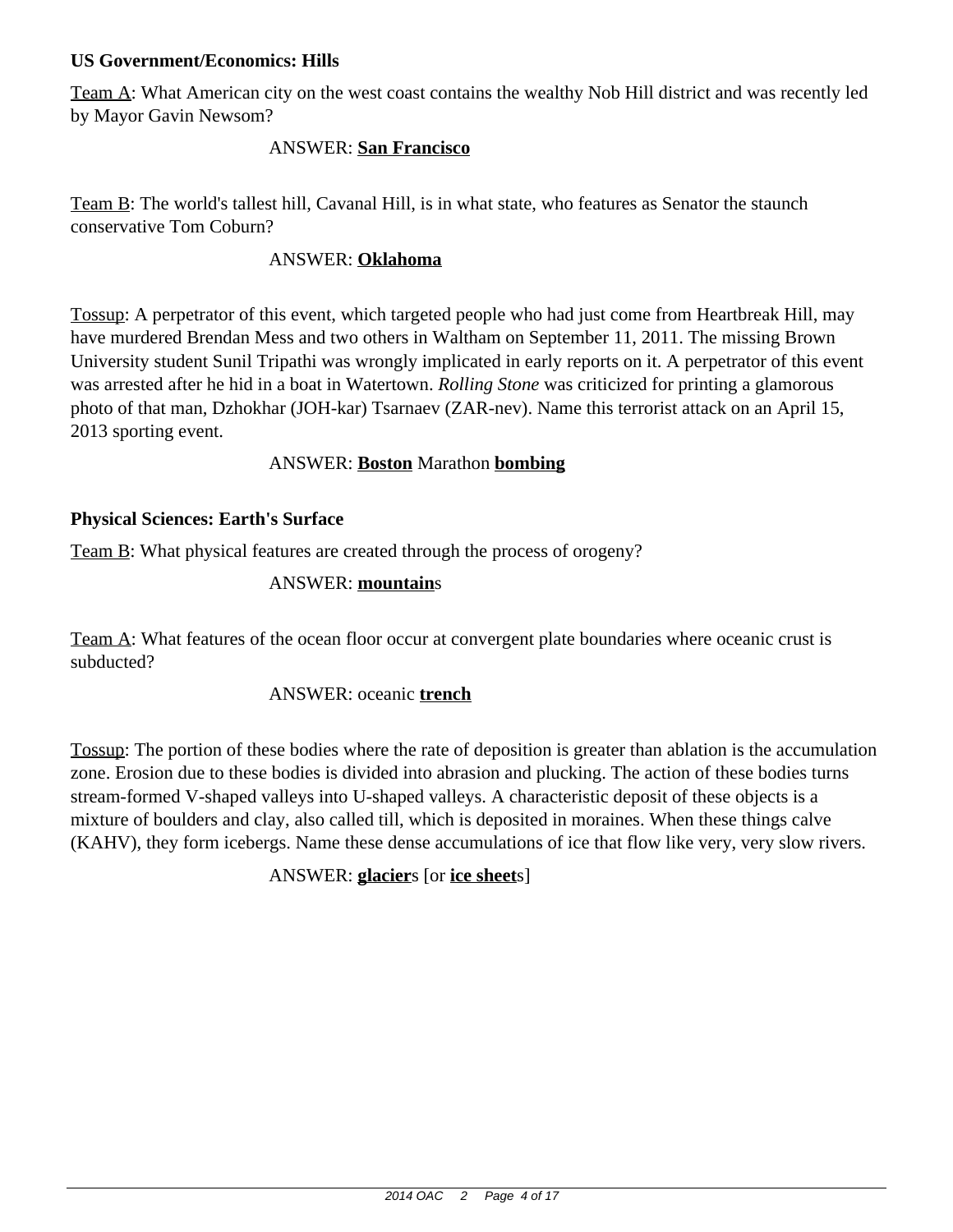## **World Geography: Rivers**

Team A: What river flows through Lake Geneva on its way southward to the Mediterranean Sea?

## ANSWER: **Rhone** River

Team B: What river rises out of the Great Slave Lake and flows northward into the Beaufort Sea?

## ANSWER: **Mackenzie** River

Tossup: Before giving a speech on this river, an Englishman was mysteriously found dead in Neston Park in 1864. It forms a swamp known as the "Sudd," which widens into a floodplain at the Bahr al Jabal (BAR ahl juh-BALL). This river's source was the subject of a debate between British explorers John Speke and Richard Francis Burton, and one of its tributary sources is located at Lake Tana. Its major tributaries are the "White" and "Blue," which meet up at Khartoum. The Aswan High Dam is built on this river. Name this African river, the longest in the world.

## ANSWER: **Nile** [or White **Nile**; or Blue **Nile**]

## **American History: Crises**

Team B: What Asian country captured the U.S. research ship the *Pueblo* in 1968?

## ANSWER: **North Korea** [or **Democratic People's Republic of Korea**]

Team A: What country, which was secretly bombed by the Nixon administration, captured the American ship *Mayaguez* in 1975?

## ANSWER: **Cambodia**

Tossup: Eight men died trying to end this event in Operation Eagle Claw. Frank Reynolds was the original host of a show started during this event; that show, later hosted by Ted Koppel, was ABC's *Nightline.* Six people escaped this event thanks to the Canadian Caper. This event was ended minutes after the inauguration of Ronald Reagan. Name this event during the Carter administration that lasted for 444 days and included fifty-two Americans being held against their will in Tehran.

## ANSWER: **Iran hostage** crisis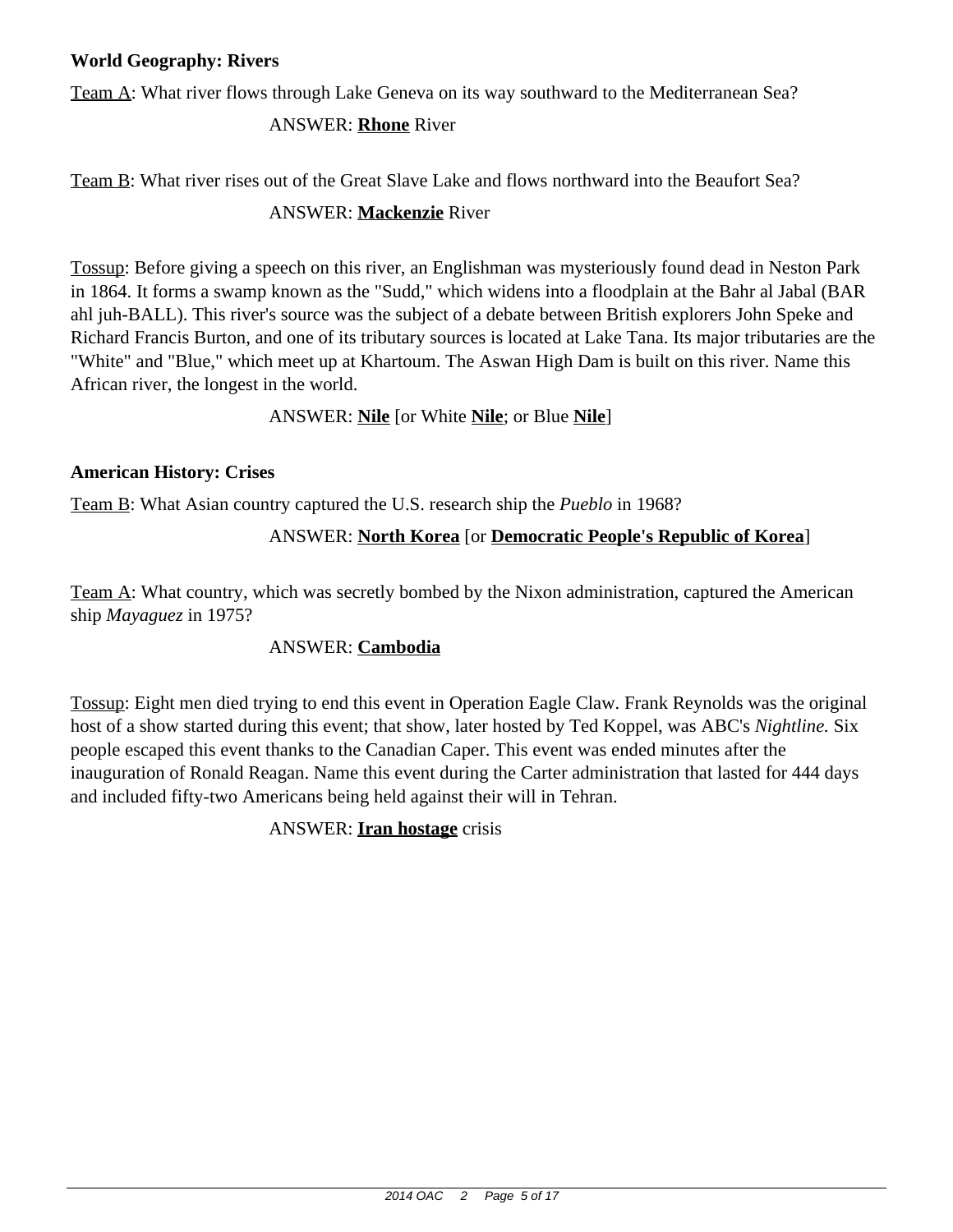1. What term is given to the amount of energy needed to raise the temperature of a gram of water by one degree Celsius?

2. What leader of the Kuomintang moved his government to Taiwan in 1949?

3. **(TWO WORD ANSWER)** What Carl Orff composition starts with "O Fortuna"?

4. What English author wrote the mysteries *And Then There Were None* and *Murder on the Orient Express*?

5. What type of argument includes the argument from contingency and the first cause argument as reasoning for the existence of God?

6. What poet of "Anyone lived in a pretty how town" was known for his unconventional capitalization?

7. In March 2014, what former Secretary of State compared Vladimir Putin's actions to those of Adolf Hitler?

8. What force caused by the rotation of the earth gives hurricanes their spin?

9. What amphitheater in Rome was built by Vespasian?

10. What sacrament initiates a baptized person into the Catholic faith?

11. What Vice President resigned the office in 1832 and argued in favor of nullification?

12. What artistic movement was created in Paris by Georges Braque and Pablo Picasso?

13. What appropriately named painter chronicled scenes of eighteenth-century Venice, including *The Stonemason's Yard?*

14. What title character says "we must cultivate our garden" to Dr. Pangloss?

15. What short organelles appear in large numbers on cells, unlike flagella?

16. What Roman god was the equivalent of the Greek god Eros?

17. Gothic architecture was exemplified by what types of buildings in Reims and Chartres?

18. What name is given to the crater formed by a volcano's cone collapsing following an eruption?

19. What prime minister represented France at the Paris Peace Conference after World War I?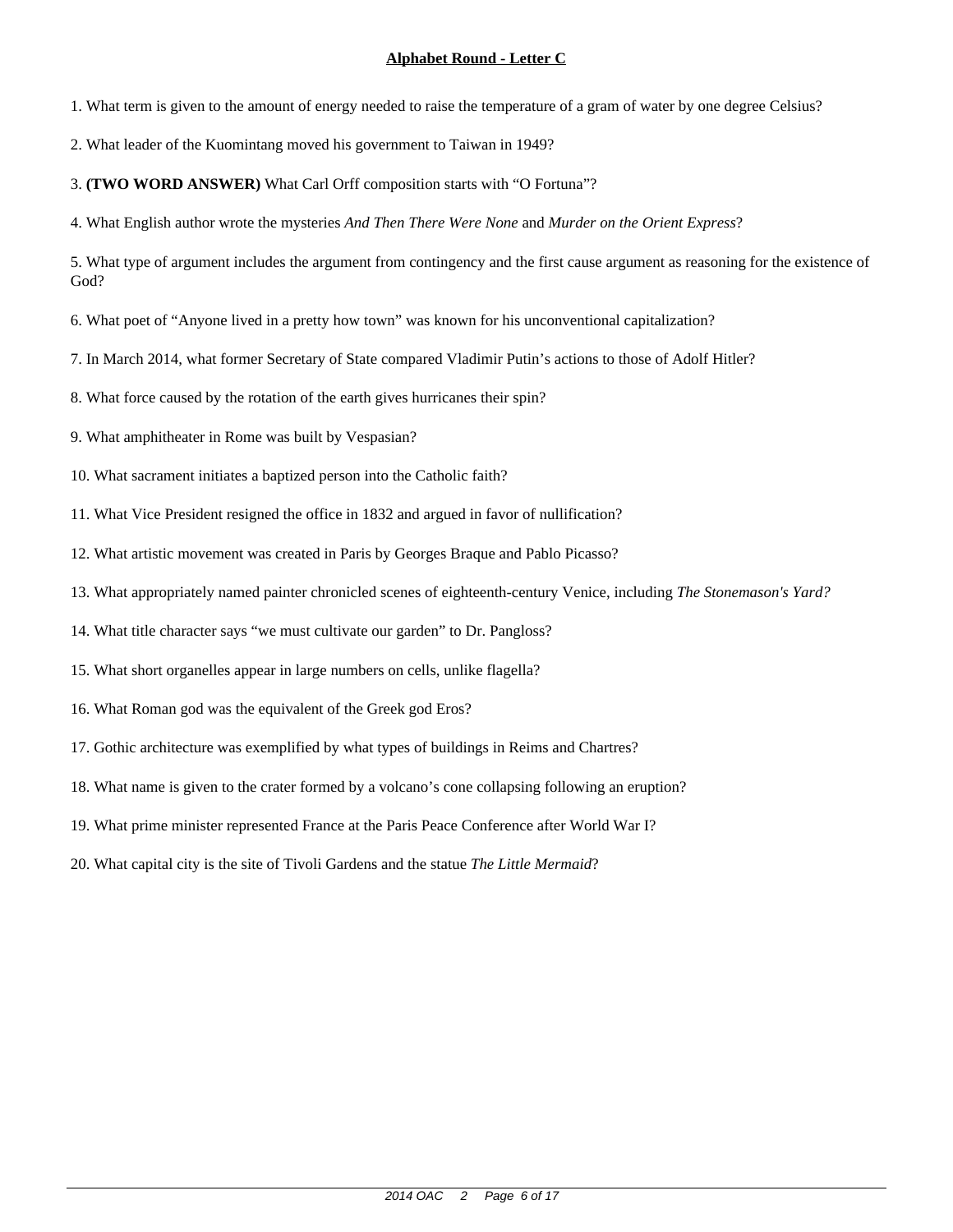## **Alphabet Round - Letter C ANSWERS**

## 1. **calorie**

- 2. **Chiang** Kai-shek [or **Chiang** Chieh-shih; or **Chiang** Chung-cheng]
- 3. *Carmina Burana*
- 4. Agatha **Christie** [or Agatha Mary Clarissa **Miller**]
- 5. **cosmological** argument
- 6. Edward Estlin **Cummings**
- 7. Hillary Diane Rodham **Clinton** [or Hillary Diane **Rodham**]
- 8. **Coriolis** effect
- 9. **Colosseum** [or **Coliseum**]
- 10. **confirmation**
- 11. John Caldwell **Calhoun**
- 12. **Cubism**
- 13. **Canaletto** [or Giovanni Antonio **Canal**]
- 14. **Candide**
- 15. **cilia** [or **cilium**]
- 16. **Cupid**
- 17. **cathedral**s
- 18. **caldera**s
- 19. Georges **Clemenceau**
- 20. **Copenhagen** [or **Kobenhavn**]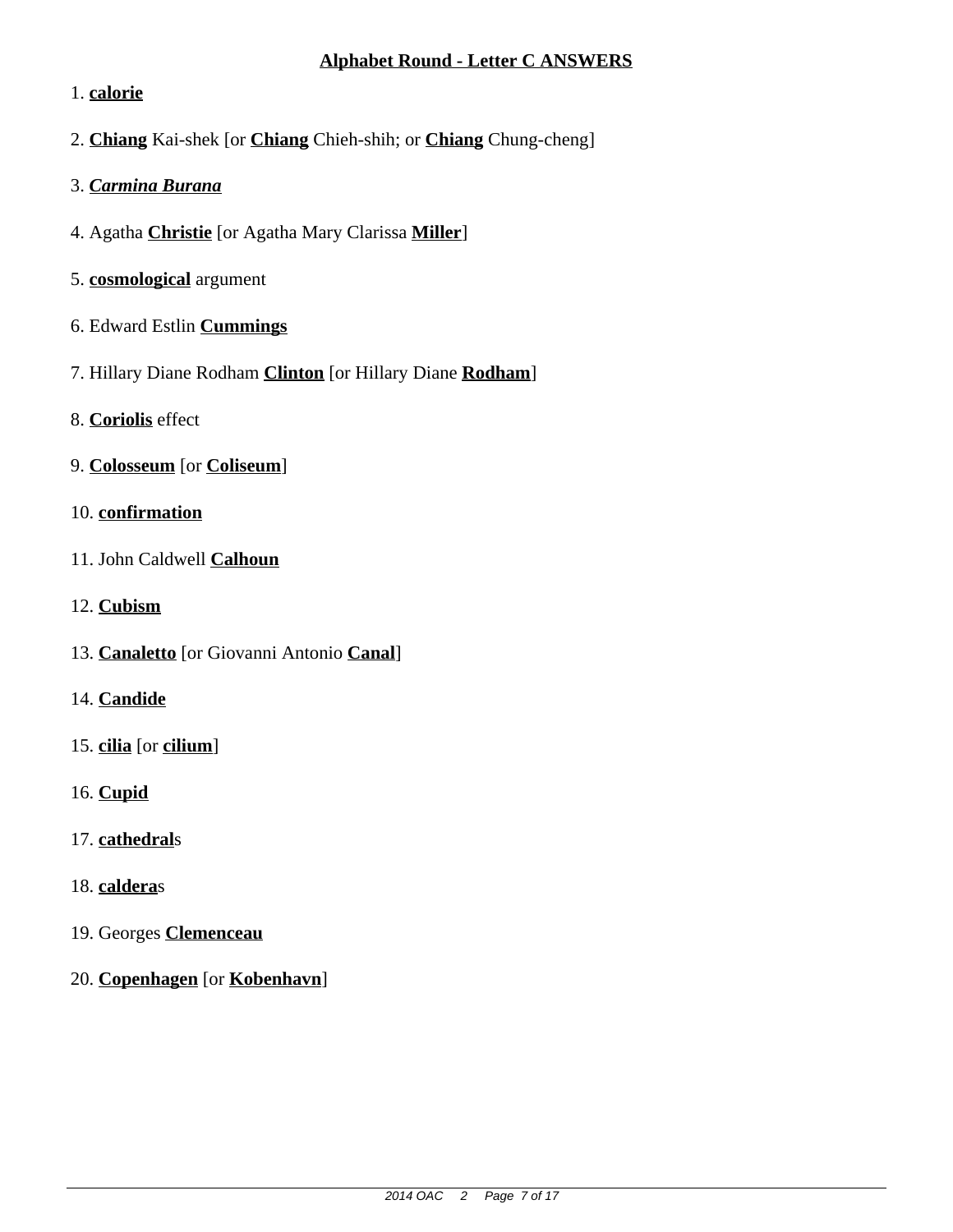## **FINAL ROUND**

1. Crossdating these things is commonly done with a skeleton plot. Portions of these structures that occur early in a season are typically lighter than portions later in a season, allowing for visual identification of their boundaries. These things are the primary object of interest in the field of dendrochronology. Because the width of these things varies mostly as a result of precipitation, they can be used to construct past precipitation records. Identify these patterns visible in a cross-section of a tree trunk. ANSWER: tree growth **ring**s

066-14-103-02101

2. This artist depicted Benjamin Franklin holding a key in his hand while a group of boys fly a kite in a stormy background. This artist painted many portraits of his patron, King George III, and he served as the second president of the Royal Academy. Another depiction by this man shows a Native American soldier kneeling near a dying British commander during the Battle of Quebec. Name this American painter of *The Death of General Wolfe.* ANSWER: Benjamin **West**

227-14-103-02102

3. This character is first described by Richard Enfield, who mentions him ostentatiously signing a check. This man's suicide note is read by the lawyer Utterson, and Dr. Lanyon dies while trying to save him. He tramples a young girl without mercy and uses his cane to murder Sir Danvers Carew. This man eventually no longer requires a potion in order to transform into his fiendish counterpart. Name this scientist invented by Robert Louis Stevenson who transforms into the evil Mr. Hyde.

ANSWER: Henry **Jekyll** [or **Henry** Jekyll; accept **Hyde** until mentioned; accept **Edward** until "Hyde"] 052-14-103-02103

4. A particularly short one of these beings won a bet against a tyrant by crossing the universe within three steps. The last of them will arrive on a white horse to bring in the end of the current age. The seventh of these divinities killed the demon Ravana to rescue his wife Sita, and the eighth mentored Arjuna in the *Mahabharata* (mah-ha-BAH-ruh-tuh). Rama and Krishna are two of what ten terrestrial incarnations of the preserver god from Hindu mythology?

## ANSWER: **avatar**s of **Vishnu**

080-14-103-02104

5. A 1936 experiment linked this phenomenon to perception of the autokinetic effect. Floyd Allport recorded how late workers were to their jobs to formulate his J-curve theory of this phenomenon. Groups of "confederates" tasked with matching line lengths on cards were used in an experiment on this behavior by Solomon Asch. It is related to compliance and obedience, and results from groupthink. Identify this behavior in which individuals try to fit into a group norm. ANSWER: **conformity**

232-14-103-02105

6. Near the end of this play, one character attacks another with a paper knife after the latter's rant about a "coward holding a baby-killer in his manly arms," prompting a third character to note, "there's no need for red-hot pokers." The protagonists of this play are army deserter Joseph Garcin (gar-SAN), the lesbian Ines, and Estelle, who discovers that stabbing Ines has no effect. Name this Jean-Paul Sartre (SAR-truh) play in which the characters realize they are dead and that "Hell is other people." ANSWER: *No Exit* [or *Huis Clos*]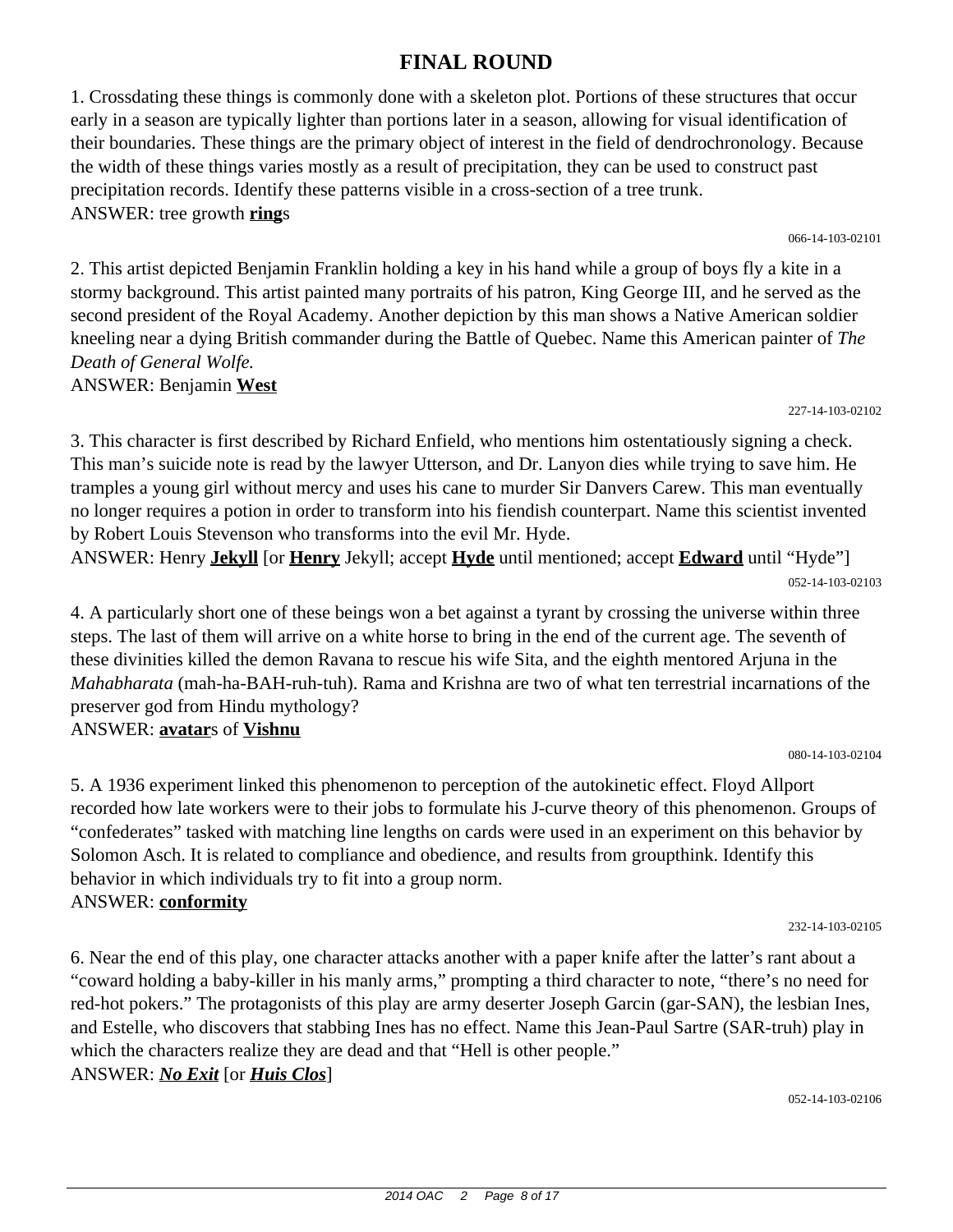7. This ruler moved his capital away from Amarna to Memphis. This ruler was married to Ankhesenamun (ohn-kes-en-AH-mun), and he sent forces to fight the Syrians and Hittites under his general Horemheb (HO-rem-heb). This ruler was also advised and succeeded by Ay (EYE), and he was one of the last pharaohs of the Eighteenth Dynasty. This pharaoh was buried in KV62. Name this boy-king of Egypt whose tomb was discovered in 1922 by Howard Carter. ANSWER: **Tut**ankhamun [or **Tut**ankhaten]

023-14-103-02107

8. A theorem regarding these objects deals with the presence of singularities in tangent vector fields defined on their surfaces. The volume of an n-dimensional version of these objects is inversely proportional to the gamma function of one-half. Triangles in a form of geometry named for these objects can have three right angles. The coordinate system named for these objects uses the coordinates r, theta, and phi. These objects have a surface area to volume ratio of three r. Identify these objects that are the set of points equidistant from a given point in three dimensions.

ANSWER: **sphere**s [or 2-**sphere**; or n-**sphere**; or **ball**; or **circle**s]

234-14-103-02108

9. This object is judged to be "more loathsome" even though its owner tries "the denial of self." This object is created by Basil Hallward, who is murdered by his patron. It is last seen displaying "exquisite youth and beauty" as a "withered" and "wrinkled" man lies nearby with a knife in his heart. That occurs after this object is stabbed after developing an aged appearance as its subject sins and remains youthful. Name this piece of artwork that is the title object in an Oscar Wilde novel. ANSWER: **picture of Dorian Gray** [accept synonyms for "picture" like "portrait"]

052-14-103-02109

10. A director in this country was assassinated in 2004 for his film *Submission,* criticizing Muslim society. The VVD party currently leads this country, despite conflict with Geert Wilders's PVV party in 2012. This country's Princess Margriet was born in Canada during World War II. Operation Market Garden took place in Germany and this country, where the International Court of Justice and International Criminal Court are headquartered. Two days after World War II ended, Indonesia declared independence from this country. Name this country where Queen Beatrix abdicated in 2013.

ANSWER: Kingdom of the **Netherlands** [or **Holland**; or Koninkrijk der **Nederlanden**]

190-14-103-02110

11. This composer wrote the second movement of one of his piano concertos with the soprano Constantia Gladkowska in mind. A waltz written by this composer was inspired by the sight of George Sand's dog chasing its tail. This composer of the "Minute Waltz" created a piece in which the right hand only plays black keys, and he wrote nearly seventy mazurkas. Name this Polish-born French composer who created the "Black Key" and "Revolutionary" etudes.

ANSWER: Frederic Francois **Chopin** [or Fryderyk Franciszek **Szopen**]

023-14-103-02111

12. During this period, the Action Programme implemented freedom of speech and the press. During this event, *The Two Thousand Words* manifesto was published by Ludvik Vaculik (VAH-choo-lik). Many of the leaders during this period later joined Charter 77. Gustav Husak (HOO-shock) undid most of the reforms passed during this event, which attempted to establish "socialism with a human face." Leonid Brezhnev sent in troops provided by the Warsaw Pact to end this event. Name this period of liberal reforms in Czechoslovakia, started by Alexander Dubcek (DOOB-check) in 1968. ANSWER: **Prague Spring** [or **Prazske jaro**]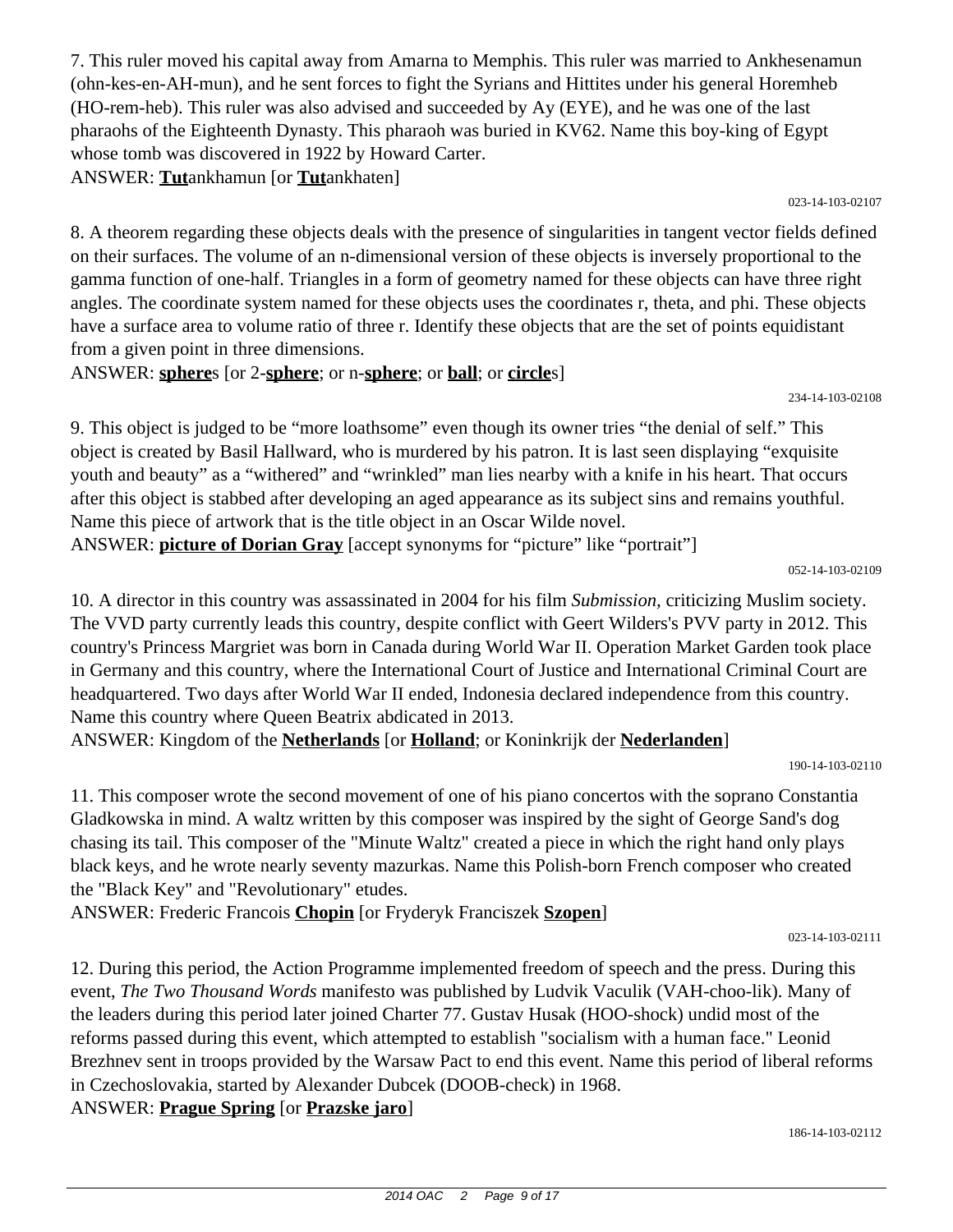13. A Robert Venturi-designed home for senior citizens in this city was originally topped by a giant, nonfunctional TV antenna. This home of the Guild House is also where Helmut Jahn designed One Liberty Place. A 2,000 square foot LED screen resides in the lobby of this city's tallest building, the Comcast Center. Name this American city that also contains the Liberty Bell Center and the University of Pennsylvania.

## ANSWER: **Philadelphia**, Pennsylvania

080-14-103-02113

14. Reversible expansions and compressions that have this property constitute two stages of the Carnot cycle. In this type of reversible expansion, the work done equals RT times the log of the ratio of the volumes. For ideal gases undergoing this type of process, work is equal to the negative of heat, as these processes proceed with no change in internal energy or enthalpy, and pressure times volume is constant. Name this property possessed by phase transitions, which occur with no change in temperature. ANSWER: **isothermal** processes [or **constant-temperature** processes until "temperature" is read; prompt on **phase transition**s; do not accept "adiabatic processes"]

190-14-103-02114

15. Dennis Macdonald holds that the story of this man is an imitation of the episode in which Odysseus defeats the suitors. In John 18, this character is called by the word "lestes," (LESS-teez) meaning "bandit" or "revolutionary." In Mark and Luke, he is said to have been involved in the riot against the plan to plant Roman standards on the Temple Mount, and in Matthew, he is simply called a "notorious prisoner." The chant of a crowd to "give us" this man is the origin of the "Jewish deicide" (DAY-uh-side) belief. Name this criminal released instead of Jesus.

ANSWER: **Barabbas**

019-14-103-02115

127-14-103-02116

16. A specialized type of this organelle found in plants is the site of the glyoxylate (glai-OCK-sul-ate) cycle. Acatalasia (UH-cat-uh-LAHZ-ee-uh) results when this organelle lacks a key enzyme. Most disorders involving this organelle, such as infantile Refsum disease, result from mutations in PEX genes. A sharp reduction in the number of this organelle is observed in patients with Zellweger syndrome. This organelle contains the enzyme catalase (CAT-uh-layz). Name this organelle that decomposes its namesake compound into oxygen and water.

## ANSWER: **peroxisome**

17. This man championed the "Planning, Programming, and Budgeting System" which brought computer-based systems analysis to the federal government for the first time. He was one of the "Whiz Kids" for Ford Motor Company before becoming that company's president, and he was later the president of the World Bank from 1968 to 1981. While serving under Lyndon Johnson and John Kennedy, he made decisions that he later expressed regret for in the documentary *The Fog of War.* Name this Secretary of Defense during the escalation of the Vietnam War.

ANSWER: Robert Strange **McNamara**

18. "Skinners" used a sledgehammer to drive a spike through the nose of these animals. It appeared in the nickname of the U.S. 10th Cavalry Regiment consisting of African-American soldiers. A now defunct type of nickel showed this American animal. These animals were killed in mass quantities by being driven over a cliff by tribes such as the Blackfeet. Name this bovine animal, very important to Plains Indians tribes, which lent Wild West showman Bill Cody his nickname. ANSWER: American **buffalo** [or **bison**]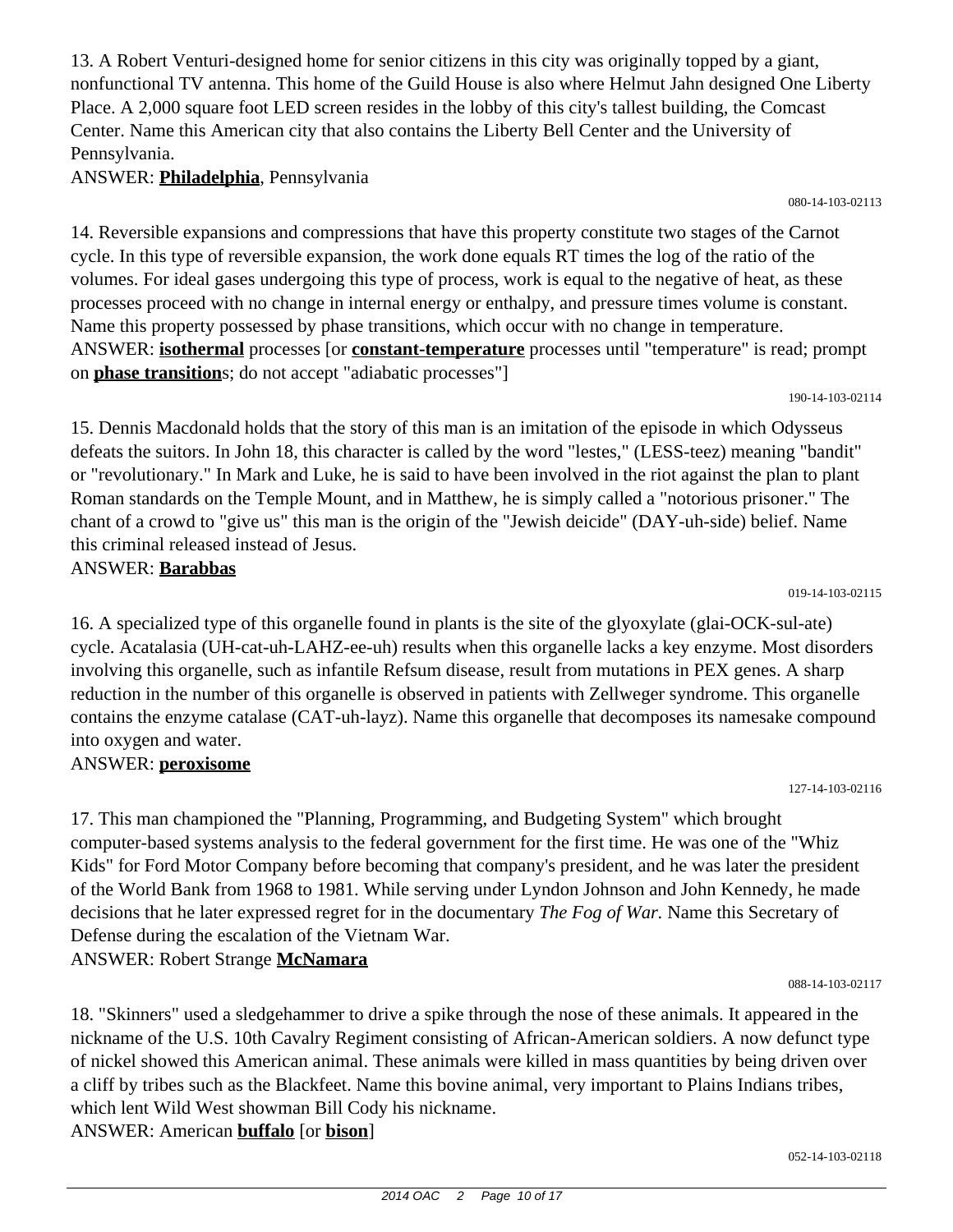19. The title character of one of this author's poems scorns Harold Wilson for studying Latin "like the violin" and says he has "come to ditch the meadows." That poem concludes with Warren telling Mary that Silas has died. This author of "The Death of the Hired Man" described a time "in a yellow wood" where he chose the path "less traveled by, and that has made all the difference." Name this poet of "The Road Not Taken."

ANSWER: Robert **Frost**

121-14-103-02119

20. A domed stadium in this city known as the "Big Egg" was, until 2004, the home field of a team called the Ham Fighters. It suffered numerous casualties in Operation Meetinghouse, which resulted in over 100,000 people's ashes being interred in Sumida Ward. In 1995, this city, which has the tallest freestanding tower in the world, had its subway system victimized by a terrorist attack perpetrated by the cult Aum Shinrikyo. The Imperial Hotel here survived the 1923 Great Kanto Earthquake. This is the largest city on the island of Honshu. Name this capital of Japan. ANSWER: **Tokyo**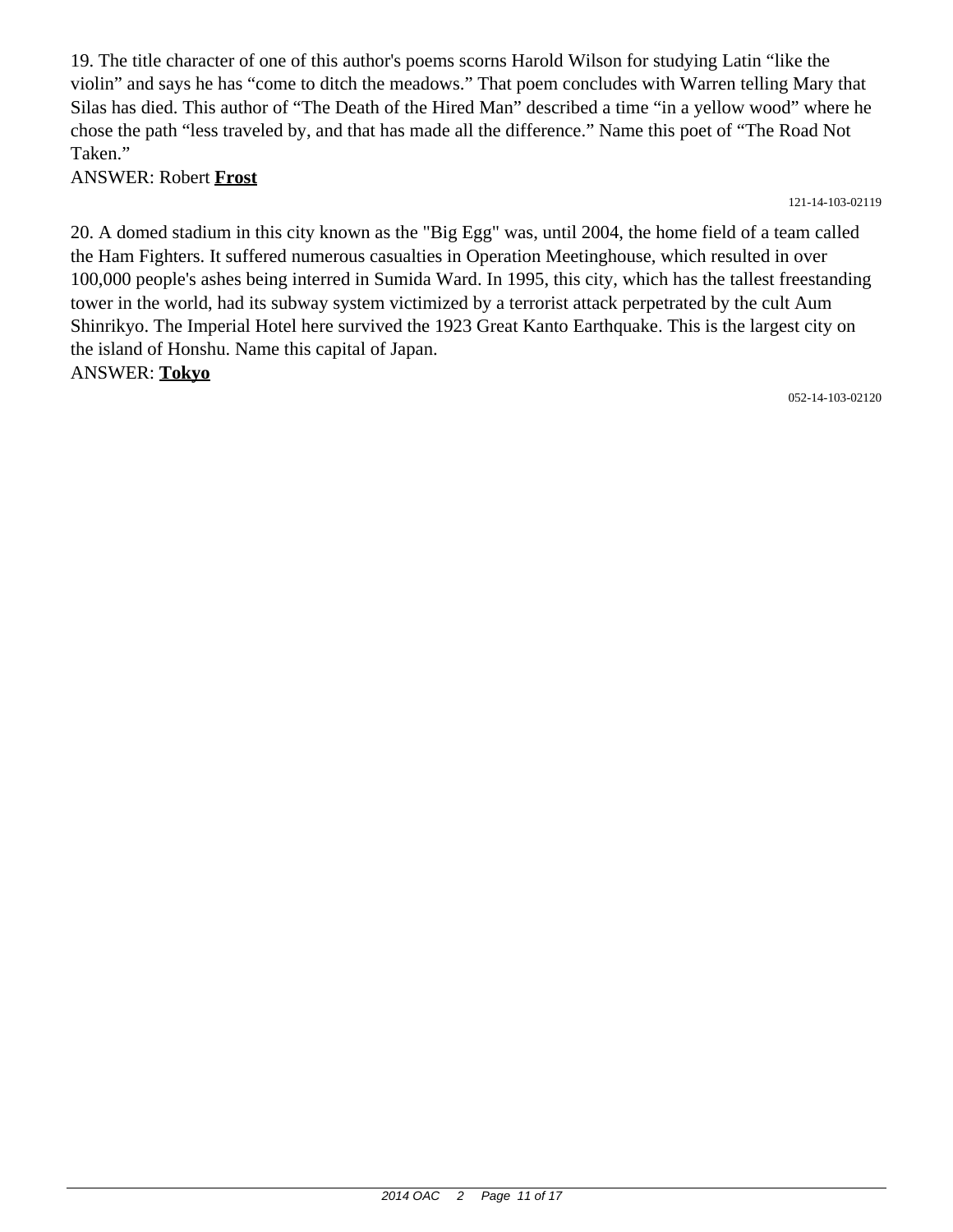1. What term is given to the amount of energy needed to raise the temperature of a gram of water by one degree Celsius?

2. What leader of the Kuomintang moved his government to Taiwan in 1949?

3. **(TWO WORD ANSWER)** What Carl Orff composition starts with "O Fortuna"?

4. What English author wrote the mysteries *And Then There Were None* and *Murder on the Orient Express*?

5. What type of argument includes the argument from contingency and the first cause argument as reasoning for the existence of God?

6. What poet of "Anyone lived in a pretty how town" was known for his unconventional capitalization?

7. In March 2014, what former Secretary of State compared Vladimir Putin's actions to those of Adolf Hitler?

8. What force caused by the rotation of the earth gives hurricanes their spin?

9. What amphitheater in Rome was built by Vespasian?

10. What sacrament initiates a baptized person into the Catholic faith?

11. What Vice President resigned the office in 1832 and argued in favor of nullification?

12. What artistic movement was created in Paris by Georges Braque and Pablo Picasso?

13. What appropriately named painter chronicled scenes of eighteenth-century Venice, including *The Stonemason's Yard?*

14. What title character says "we must cultivate our garden" to Dr. Pangloss?

15. What short organelles appear in large numbers on cells, unlike flagella?

16. What Roman god was the equivalent of the Greek god Eros?

17. Gothic architecture was exemplified by what types of buildings in Reims and Chartres?

18. What name is given to the crater formed by a volcano's cone collapsing following an eruption?

19. What prime minister represented France at the Paris Peace Conference after World War I?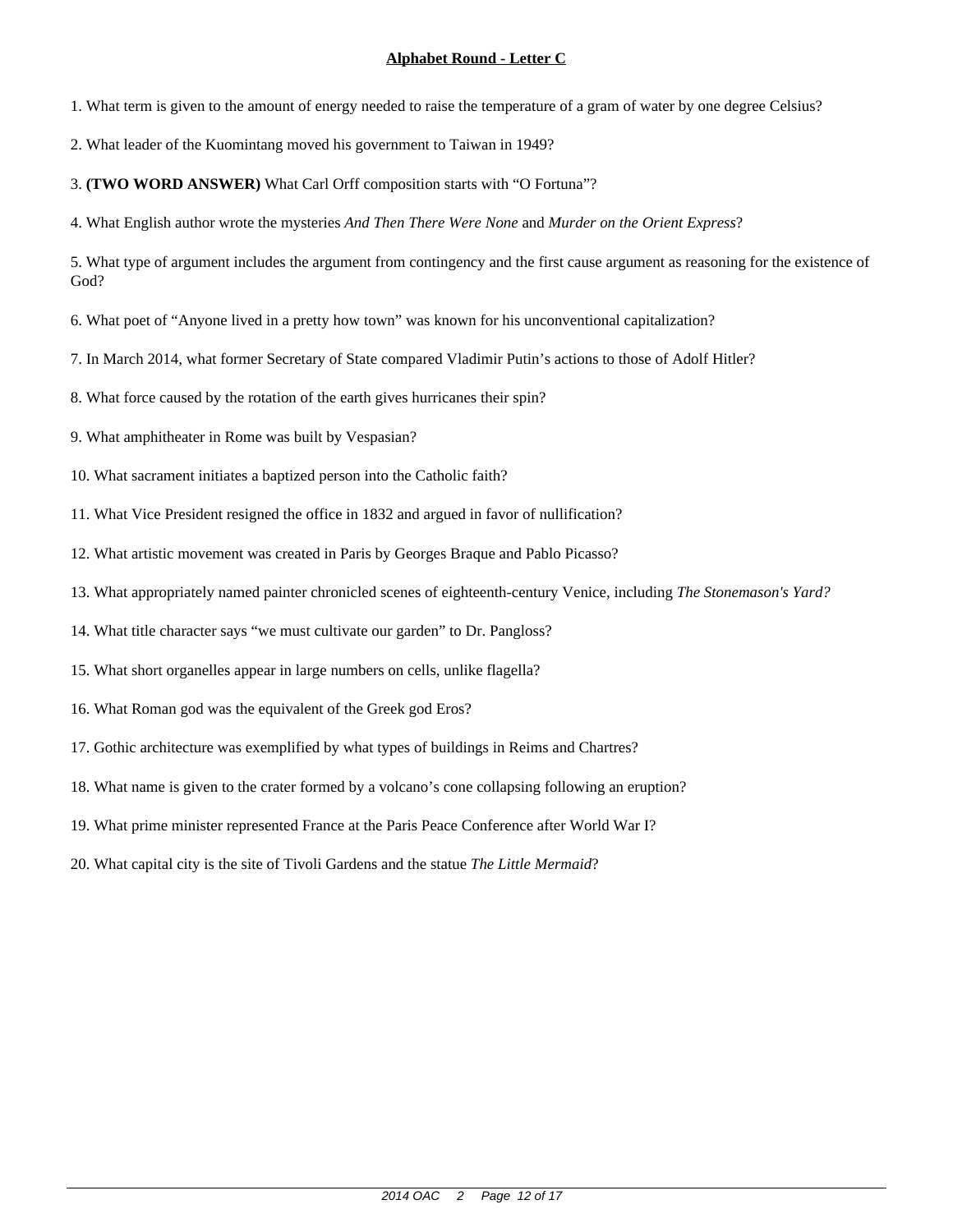1. What term is given to the amount of energy needed to raise the temperature of a gram of water by one degree Celsius?

2. What leader of the Kuomintang moved his government to Taiwan in 1949?

3. **(TWO WORD ANSWER)** What Carl Orff composition starts with "O Fortuna"?

4. What English author wrote the mysteries *And Then There Were None* and *Murder on the Orient Express*?

5. What type of argument includes the argument from contingency and the first cause argument as reasoning for the existence of God?

6. What poet of "Anyone lived in a pretty how town" was known for his unconventional capitalization?

7. In March 2014, what former Secretary of State compared Vladimir Putin's actions to those of Adolf Hitler?

8. What force caused by the rotation of the earth gives hurricanes their spin?

9. What amphitheater in Rome was built by Vespasian?

10. What sacrament initiates a baptized person into the Catholic faith?

11. What Vice President resigned the office in 1832 and argued in favor of nullification?

12. What artistic movement was created in Paris by Georges Braque and Pablo Picasso?

13. What appropriately named painter chronicled scenes of eighteenth-century Venice, including *The Stonemason's Yard?*

14. What title character says "we must cultivate our garden" to Dr. Pangloss?

15. What short organelles appear in large numbers on cells, unlike flagella?

16. What Roman god was the equivalent of the Greek god Eros?

17. Gothic architecture was exemplified by what types of buildings in Reims and Chartres?

18. What name is given to the crater formed by a volcano's cone collapsing following an eruption?

19. What prime minister represented France at the Paris Peace Conference after World War I?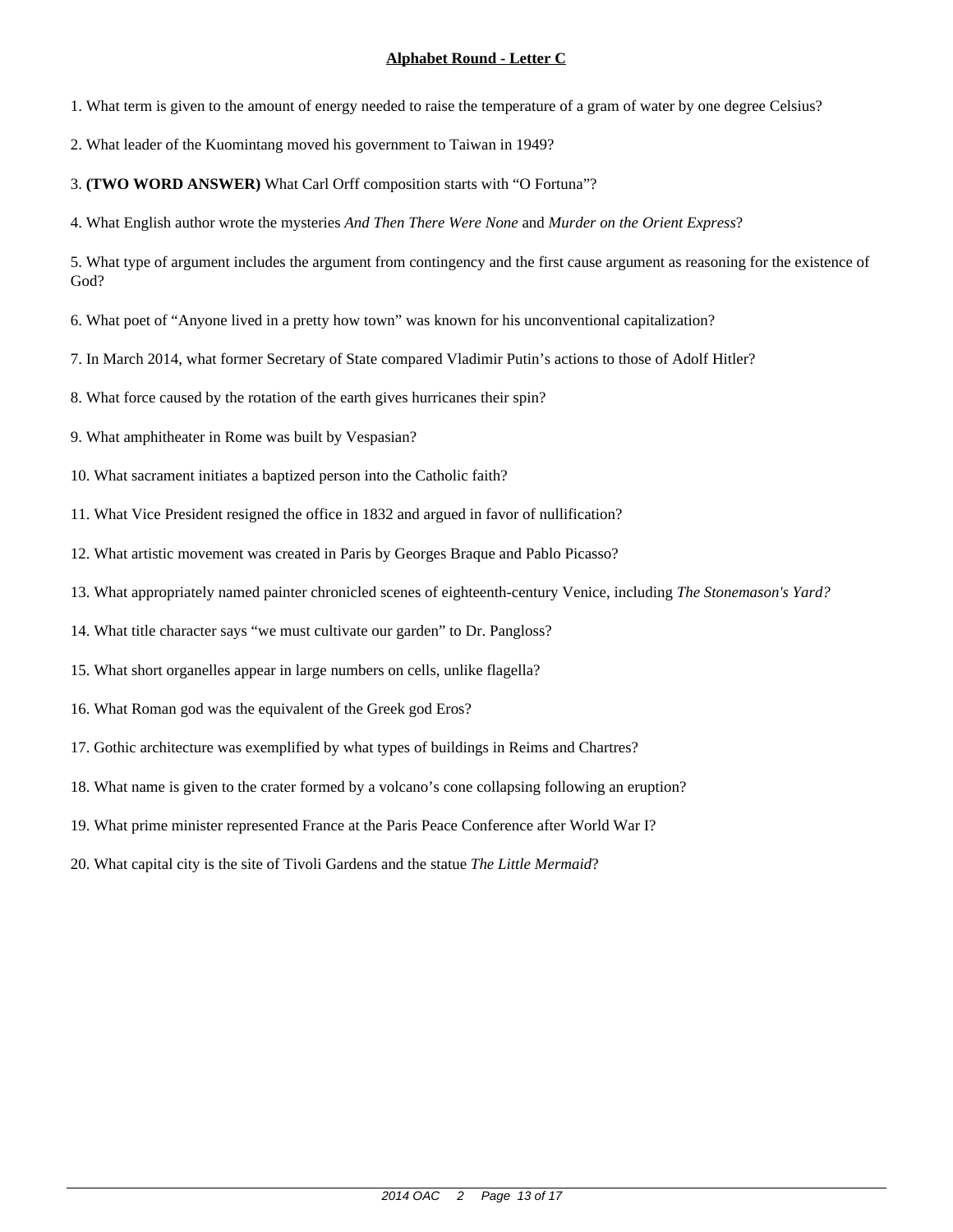1. What term is given to the amount of energy needed to raise the temperature of a gram of water by one degree Celsius?

2. What leader of the Kuomintang moved his government to Taiwan in 1949?

3. **(TWO WORD ANSWER)** What Carl Orff composition starts with "O Fortuna"?

4. What English author wrote the mysteries *And Then There Were None* and *Murder on the Orient Express*?

5. What type of argument includes the argument from contingency and the first cause argument as reasoning for the existence of God?

6. What poet of "Anyone lived in a pretty how town" was known for his unconventional capitalization?

7. In March 2014, what former Secretary of State compared Vladimir Putin's actions to those of Adolf Hitler?

8. What force caused by the rotation of the earth gives hurricanes their spin?

9. What amphitheater in Rome was built by Vespasian?

10. What sacrament initiates a baptized person into the Catholic faith?

11. What Vice President resigned the office in 1832 and argued in favor of nullification?

12. What artistic movement was created in Paris by Georges Braque and Pablo Picasso?

13. What appropriately named painter chronicled scenes of eighteenth-century Venice, including *The Stonemason's Yard?*

14. What title character says "we must cultivate our garden" to Dr. Pangloss?

15. What short organelles appear in large numbers on cells, unlike flagella?

16. What Roman god was the equivalent of the Greek god Eros?

17. Gothic architecture was exemplified by what types of buildings in Reims and Chartres?

18. What name is given to the crater formed by a volcano's cone collapsing following an eruption?

19. What prime minister represented France at the Paris Peace Conference after World War I?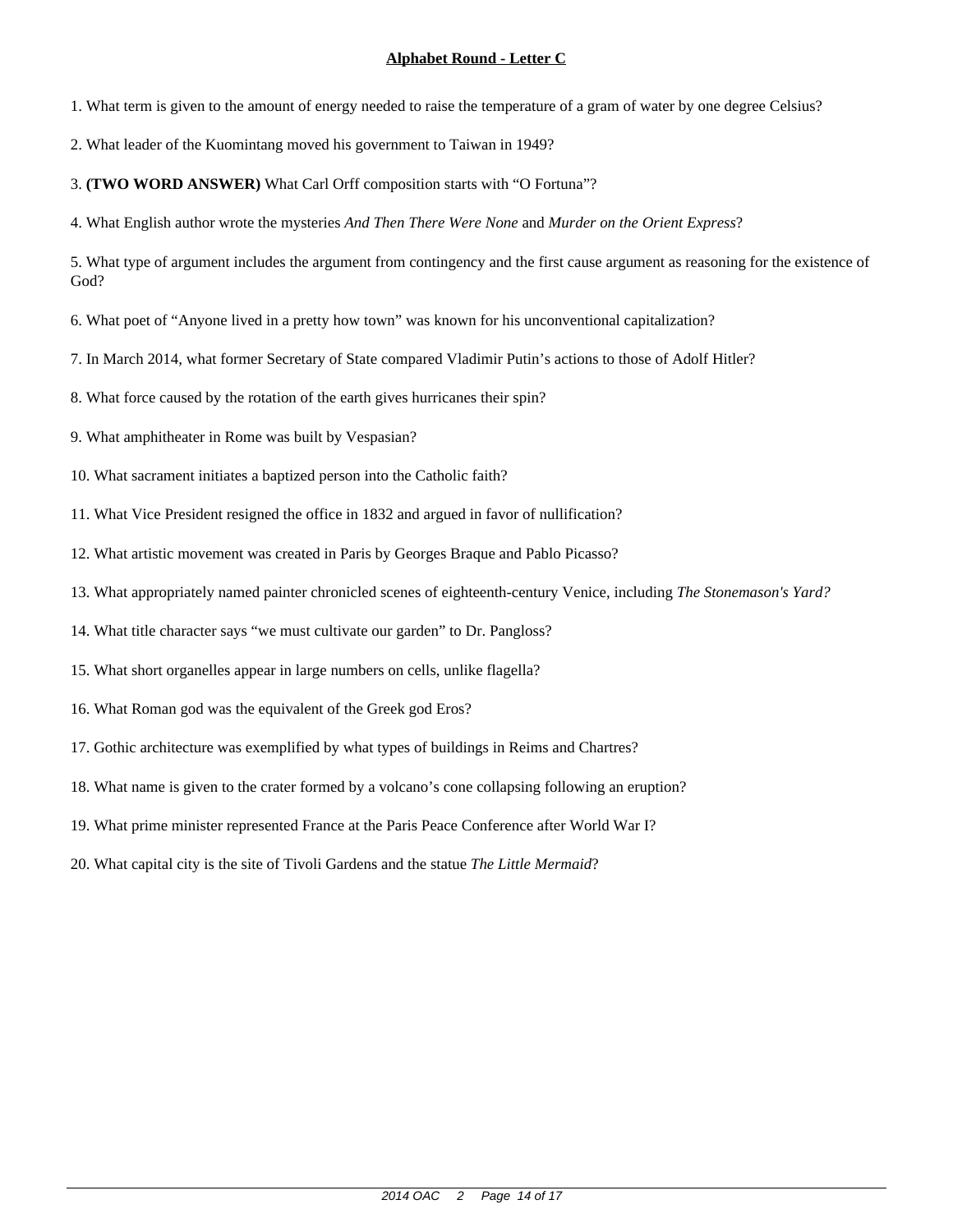1. What term is given to the amount of energy needed to raise the temperature of a gram of water by one degree Celsius?

2. What leader of the Kuomintang moved his government to Taiwan in 1949?

3. **(TWO WORD ANSWER)** What Carl Orff composition starts with "O Fortuna"?

4. What English author wrote the mysteries *And Then There Were None* and *Murder on the Orient Express*?

5. What type of argument includes the argument from contingency and the first cause argument as reasoning for the existence of God?

6. What poet of "Anyone lived in a pretty how town" was known for his unconventional capitalization?

7. In March 2014, what former Secretary of State compared Vladimir Putin's actions to those of Adolf Hitler?

8. What force caused by the rotation of the earth gives hurricanes their spin?

9. What amphitheater in Rome was built by Vespasian?

10. What sacrament initiates a baptized person into the Catholic faith?

11. What Vice President resigned the office in 1832 and argued in favor of nullification?

12. What artistic movement was created in Paris by Georges Braque and Pablo Picasso?

13. What appropriately named painter chronicled scenes of eighteenth-century Venice, including *The Stonemason's Yard?*

14. What title character says "we must cultivate our garden" to Dr. Pangloss?

15. What short organelles appear in large numbers on cells, unlike flagella?

16. What Roman god was the equivalent of the Greek god Eros?

17. Gothic architecture was exemplified by what types of buildings in Reims and Chartres?

18. What name is given to the crater formed by a volcano's cone collapsing following an eruption?

19. What prime minister represented France at the Paris Peace Conference after World War I?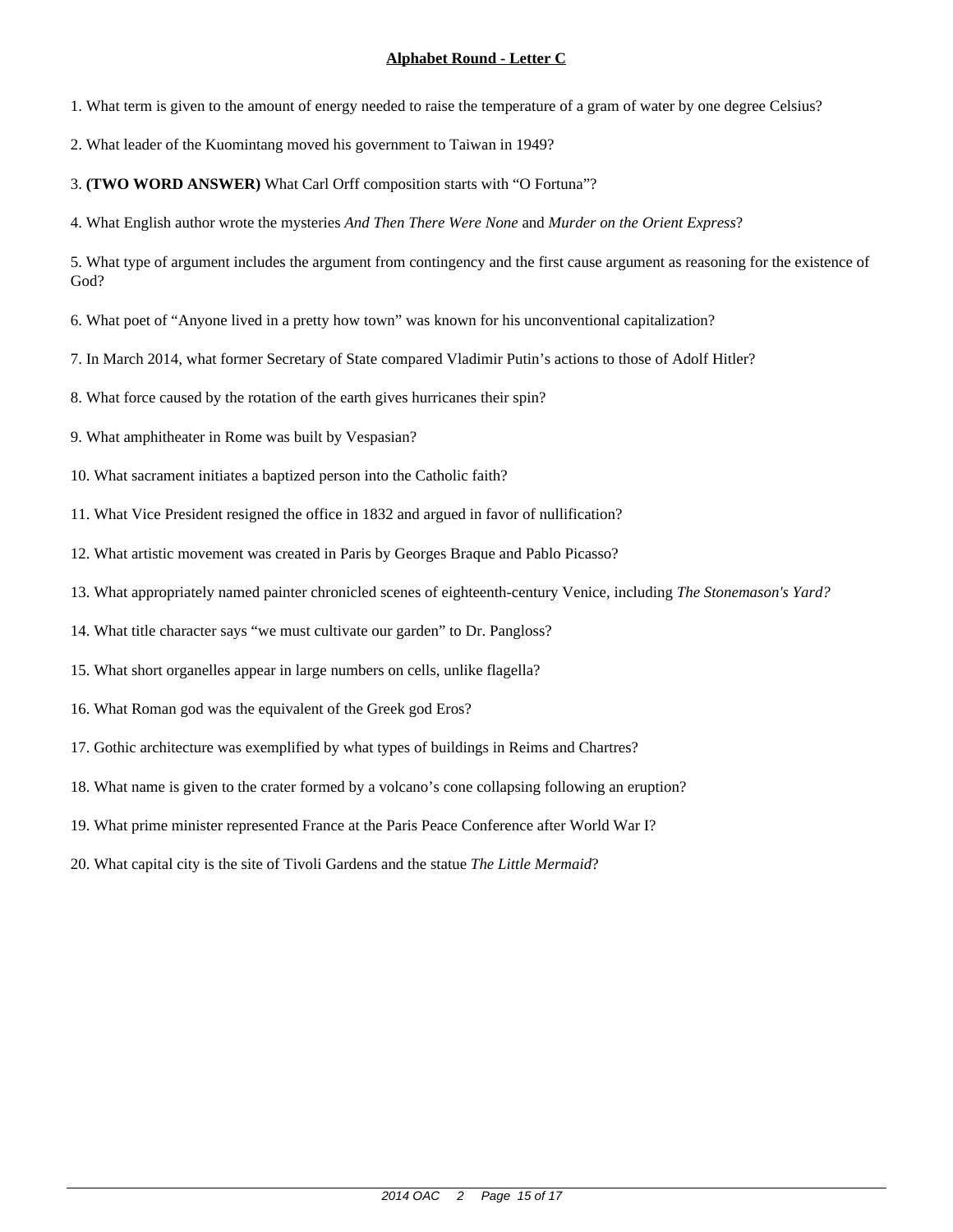| $5.$ $\overline{\phantom{a}}$                                                                                                                         |
|-------------------------------------------------------------------------------------------------------------------------------------------------------|
| 6.                                                                                                                                                    |
|                                                                                                                                                       |
|                                                                                                                                                       |
| 8.                                                                                                                                                    |
| $9.$ $\overline{\phantom{1.55\,\mathrm{m}}\phantom{1.55\,\mathrm{m}}\phantom{1.55\,\mathrm{m}}\phantom{1.55\,\mathrm{m}}\phantom{1.55\,\mathrm{m}}}}$ |
|                                                                                                                                                       |
|                                                                                                                                                       |
|                                                                                                                                                       |
|                                                                                                                                                       |
|                                                                                                                                                       |
|                                                                                                                                                       |
|                                                                                                                                                       |
|                                                                                                                                                       |
|                                                                                                                                                       |
| $17. \_$                                                                                                                                              |
|                                                                                                                                                       |
|                                                                                                                                                       |
|                                                                                                                                                       |
|                                                                                                                                                       |